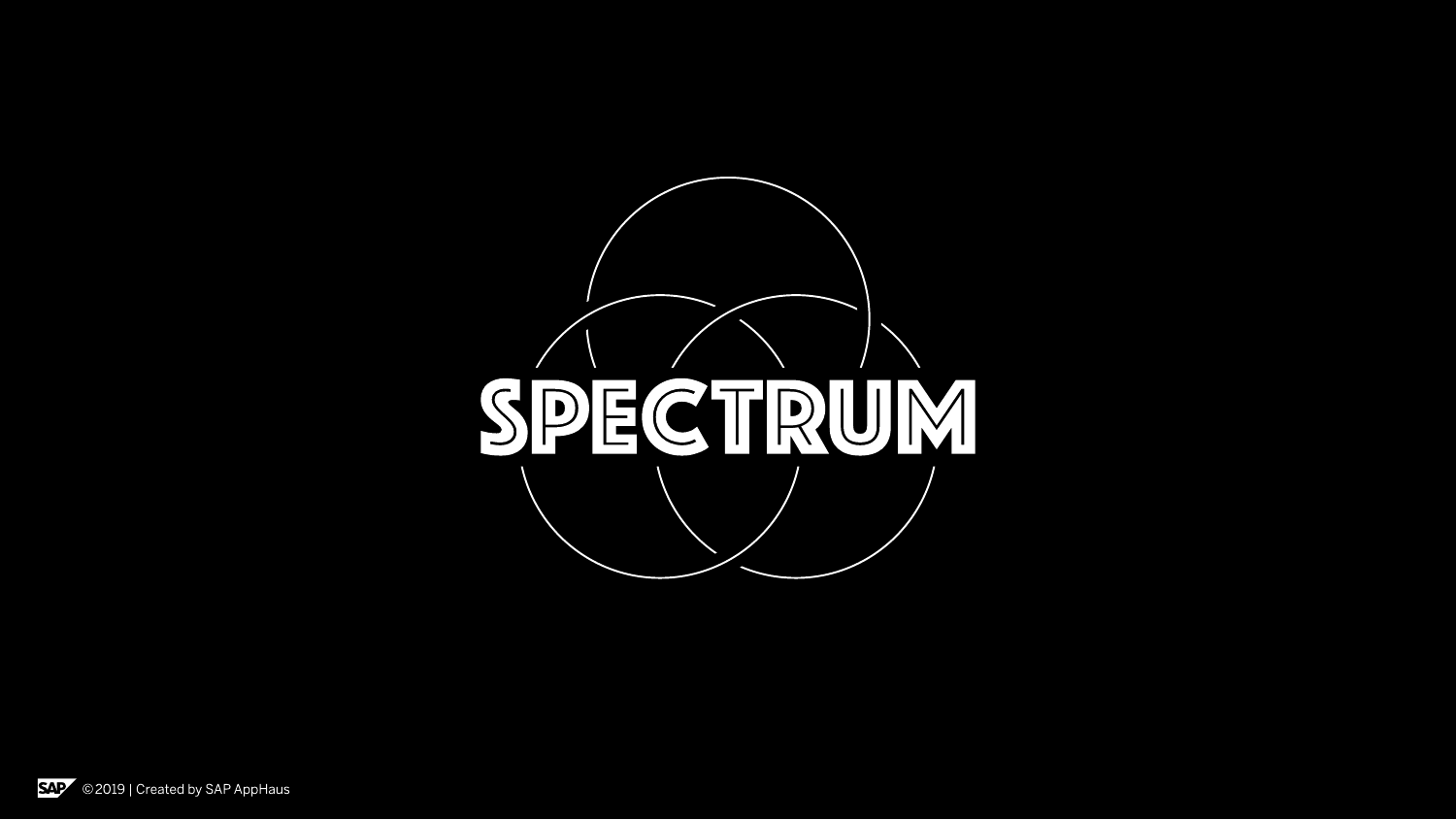#### **How To Get There**



Setting the stage for the workshop.

- 1. Present the introduction slides to the team and answer their questions.
- 2. Gather the team around a large table and place the large canvas on it. "This template will develop and grow throughout the workshop."



#### **Expected Result**



- **SPECTRUM Intro Slides**
- **SPECTRUM Team Canvas**

#### **Tools**

• **Don't forget to bring the slides**

## **Keep in mind**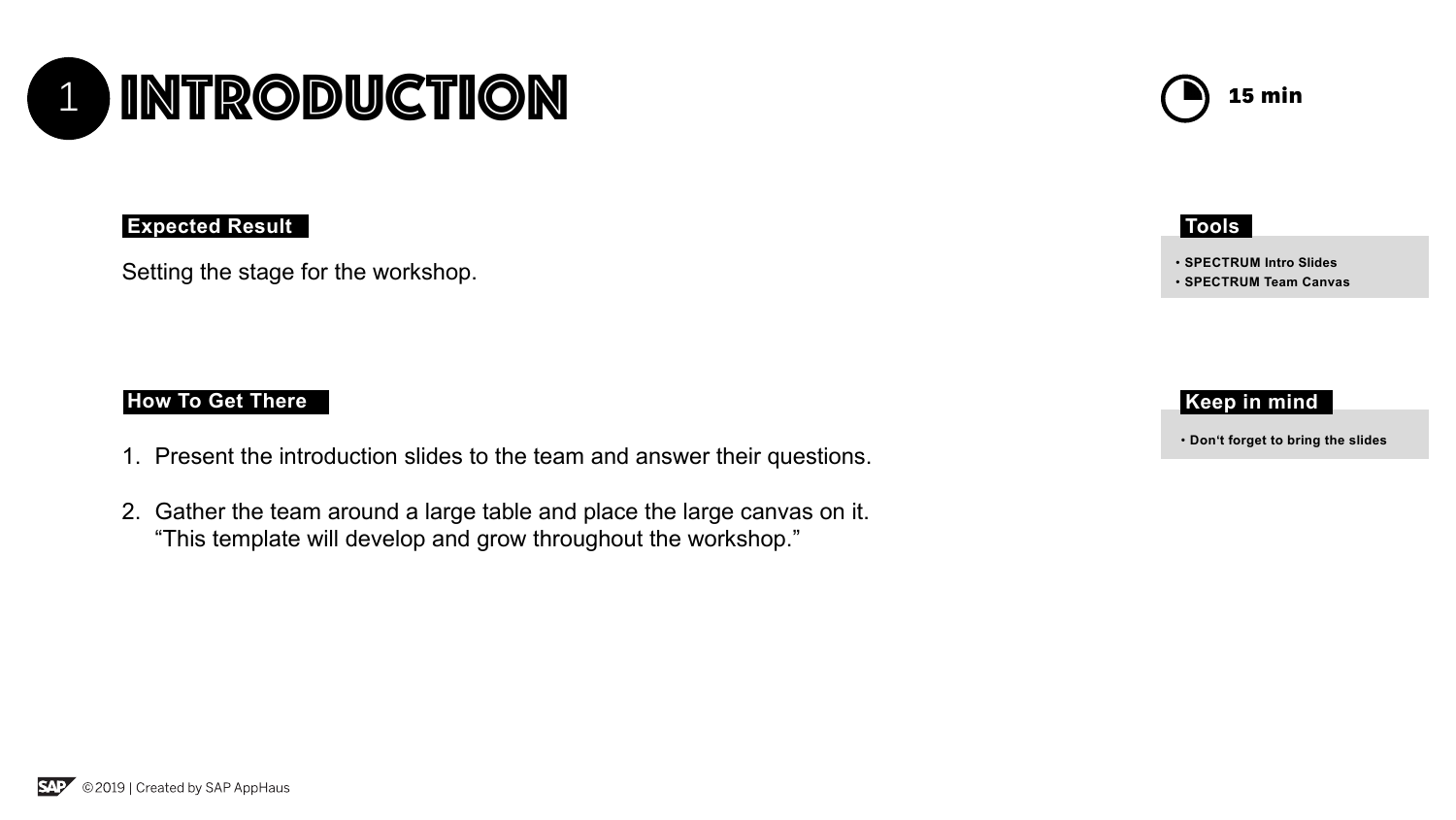#### **How To Get There How To Get There**



- 1. Spread the value cards on the floor. Let everyone pick one (or two**\***) cards that represents an important team value to them.
- 2. Everyone writes down their value on a post-it (i.e. transparency, honesty, risk-taking) and sticks it on the back of the selected value card.
- 3. Collect all cards and put them on a whiteboard with the picture side facing up, so no one can see the post-it.

#### **Tools Tools**

#### **Keep in mind Keep in mind**

**\***Depending on team size: ≤ 8 participants = 1 or 2 cards, > 8 participants = 1 card



- **SPECTRUM Value Cards**
- **Post-its** (sized smaller than the cards)
- **Pens**

Selection and description of team values.

- **The value cards should be visible throughout the entire workshop**
- **The team will come back to this whiteboard at the end of the workshop**
- **The values should be kept secret**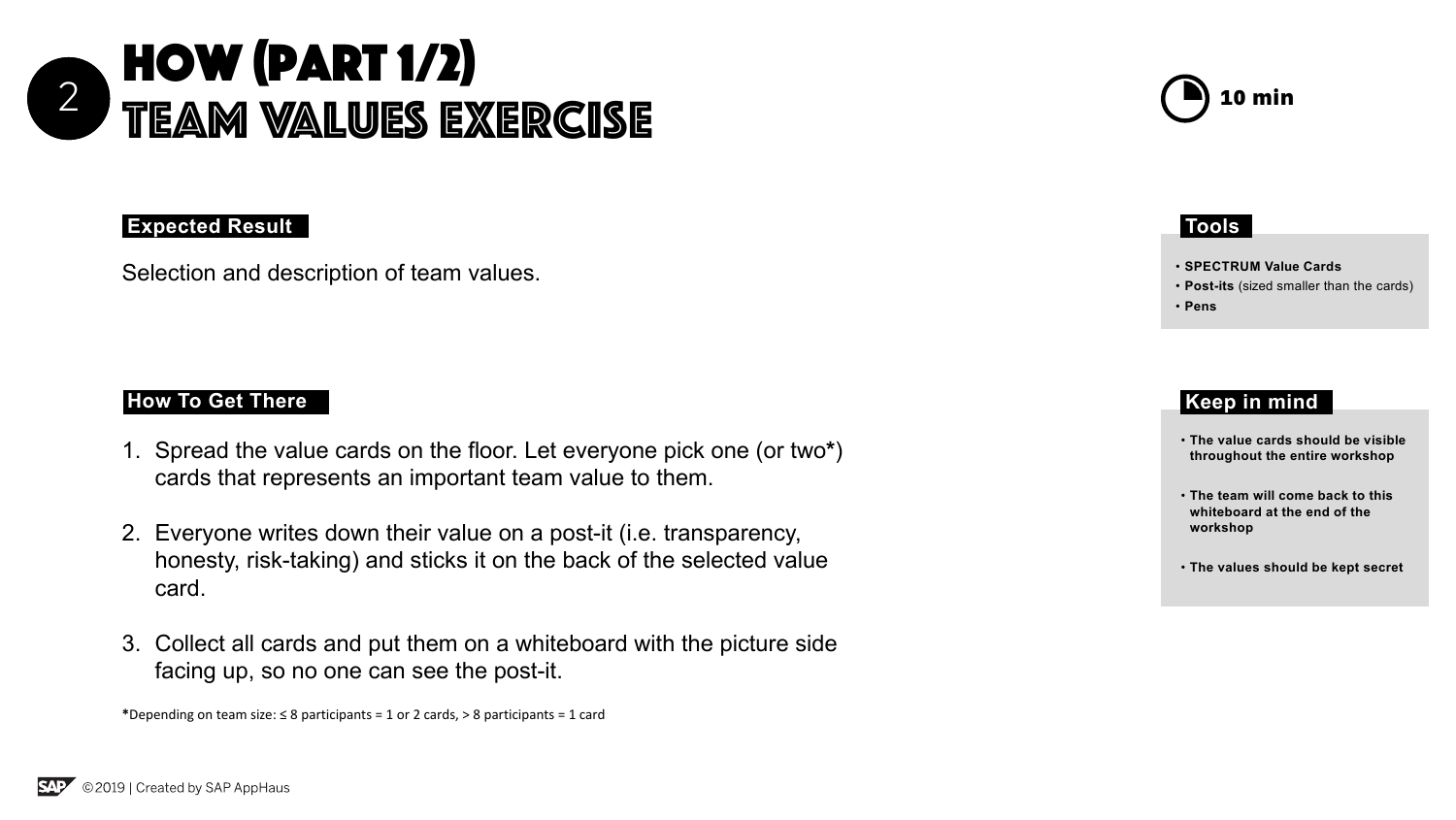# $3 \quad$  M  $4 \quad \textcircled{2}$   $\blacksquare$   $\blacksquare$   $\blacksquare$   $\blacksquare$   $\blacksquare$   $\blacksquare$   $\blacksquare$   $\blacksquare$   $\blacksquare$   $\blacksquare$   $\blacksquare$   $\blacksquare$   $\blacksquare$   $\blacksquare$   $\blacksquare$   $\blacksquare$   $\blacksquare$   $\blacksquare$   $\blacksquare$   $\blacksquare$   $\blacksquare$   $\blacksquare$   $\blacksquare$   $\blacksquare$   $\blacksquare$   $\blacksquare$   $\blacksquare$   $\blacksquare$   $\blacks$ WHY (part 1/2) Magazine cover Exercise

#### **How To Get There How To Get There**

- 1. Hang the magazine cover templates on a whiteboard or wall. Prepare a table with all materials.
- 2. Everyone considers what they would like to read about the team in 5 years. "Think about a success story and note down a 5. visionary story headline on a post-it*"* (max. 2 ideas / person)
- 3. Everyone presents their idea and posts them to the best-fitting magazine cover. Discuss, cluster and vote on the one best headline.

#### **Tools Tools**

- **Magazine Cover Templates**
- **Illustrated magazines**
- **Glue**
- **Scissors**
- **Pens**

### **Keep in mind Keep in mind**

Defining the team vision by creating a magazine cover about the team's greatest achievement in five years.

> 4. Creates a magazine cover with a bold headline using the provided materials. The cover should represent the achievement of the idea.

5. Derive a final team vision statement from the cover. Write it on a large post it and put it on the

- 
- canvas.





- **The vision statement should be a guiding star for the team, not a customer-facing marketing asset**
- **Participants can create and present multiple vision statements if they want to**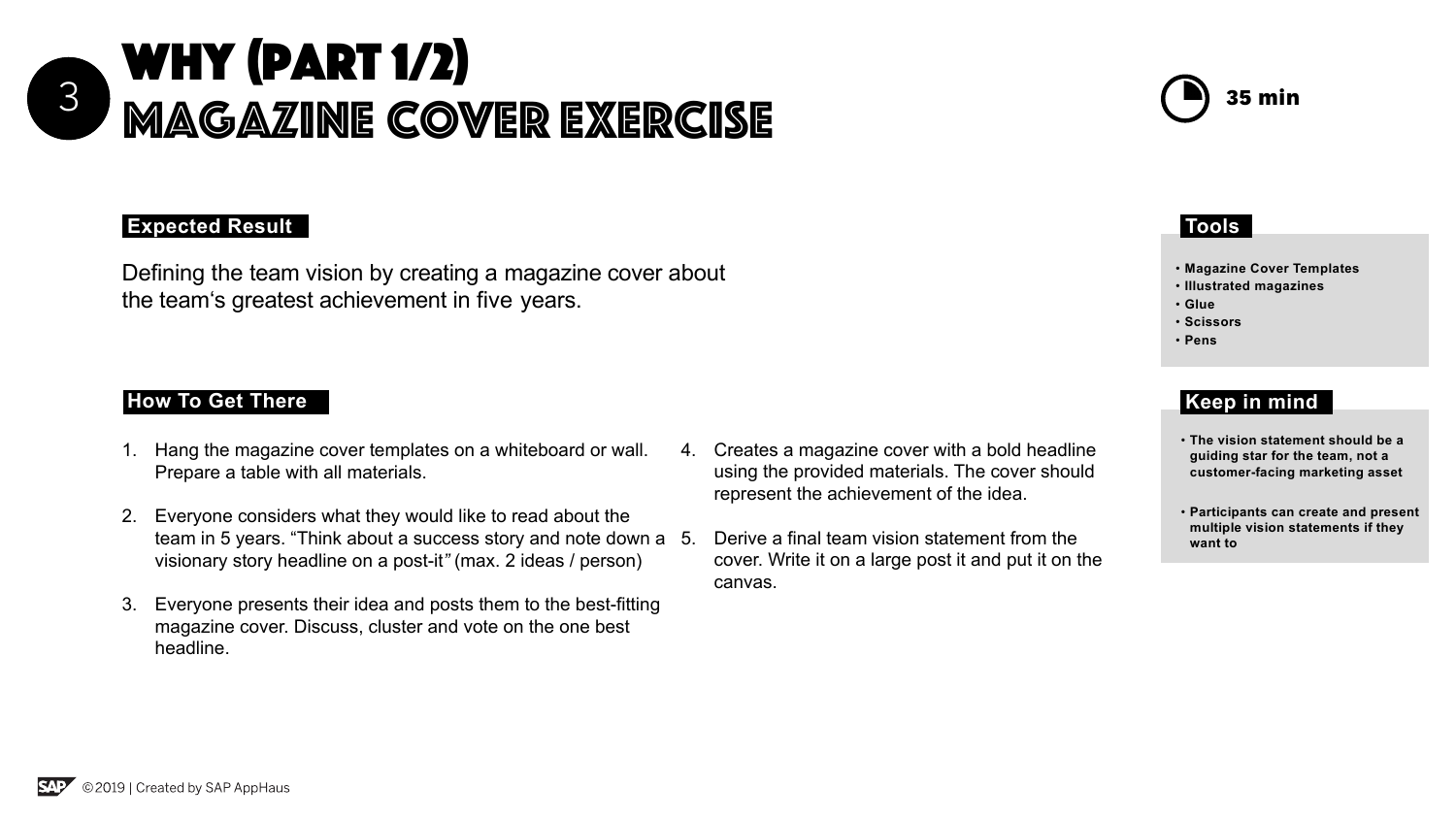# $\overline{4}$  a De MIRRIAN EVEDERE  $\overline{2}$  30 min Why (part 2/2) abc mission exercise

#### **How To Get There How To Get There**

- 1. The team should create a mission statement according to the **ABC structure**  a statement involving the team's (future) **A**ctions, the desired **C**hange, and who or what would **Benefit from it.**
- 2. Everyone writes down one or more mission statements according to the ABC structure (not necessarily in the ABC order).
- 3. Put all statements up on a whiteboard. Discuss, cluster and decide: what are the most important or best formulated parts?
- 4. Agree on one mission statement that everyone supports. Write the final statement on a huge post-it and attach it to the 'Mission' section on the canvas.



### **Tools Tools**

## **Keep in mind Keep in mind**

- **Mission example**
- **Mission syntax example**
- **Post-its, normal and big**
- **Pens**

Definition of the team mission articulating how to reach the team's vision.

- **A good mission statement usually answers the questions:**
- **- why (are we doing this)**
- **- how (are we doing it), and**
- **- what (are we doing)**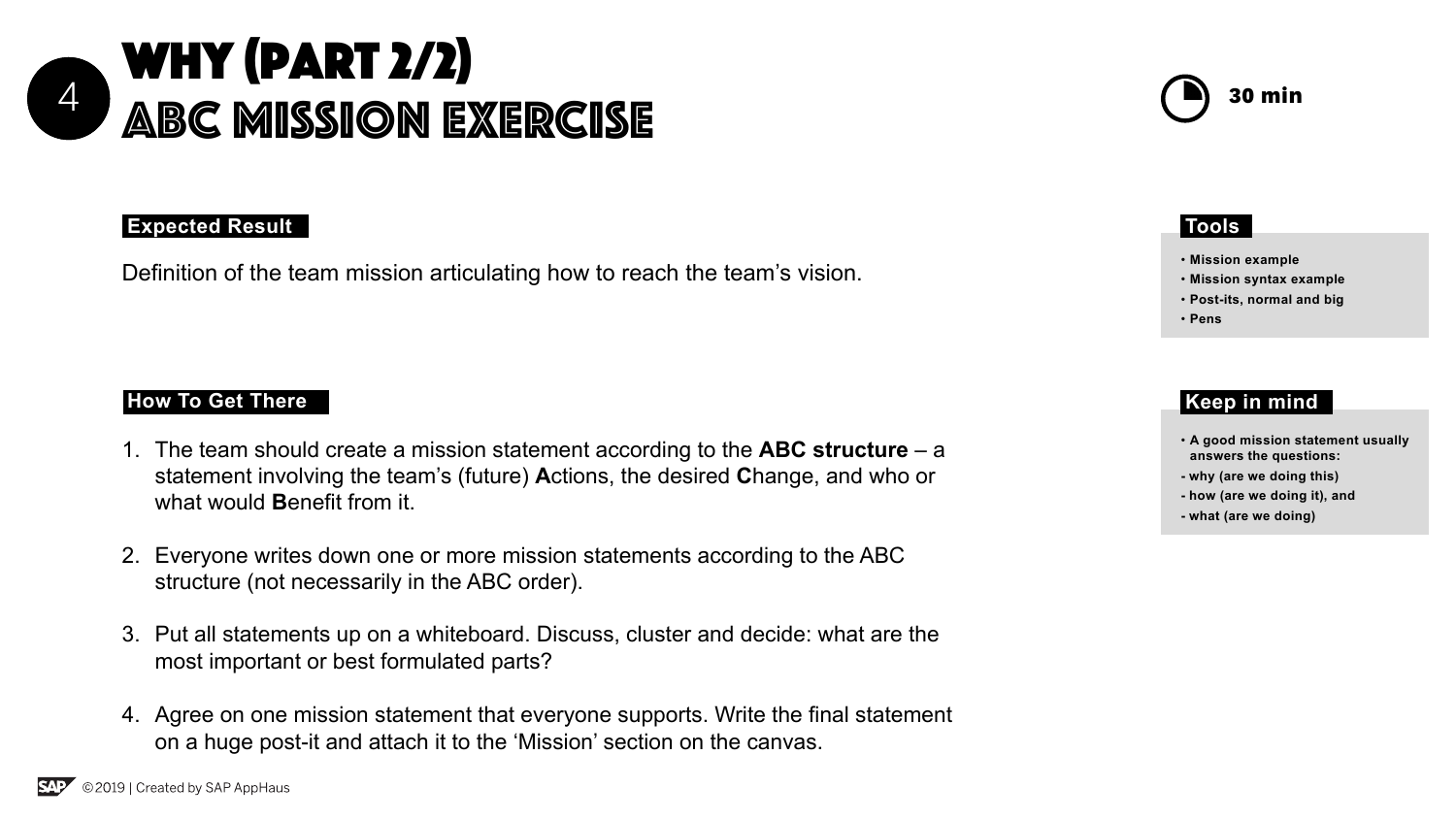## $\overline{5}$  MIRRIAM MAMME EVEDERIC  $\overline{5}$  30 min What mission Mapping exercise

#### **How To Get There How To Get There**

- 1. Introduce the innovation area diagram and how to translate the mission into a proportional team composition, using the examples provided. Put the Mission Mapping card on the large table.
- 2. "Separate the single semantic elements of the mission statement, write them on post its and put them in the innovation areas."
- 3. Add up all elements belonging to one area (incl. intersections) to a score and write it on the card in the score fields. Depending on their scores, each area is assigned a circle size - small, medium, or large. Draw the circles in the according size and color onto the card.



### **Tools Tools**

## **Keep in mind Keep in mind**

- **Mission Mapping Card**
- **Innovation Area Slides**
- **Special Color Pens**

The semantic elements of the mission statement get mapped onto the innovation areas. The number of mission elements per areas defines their sizes. The sizes give a rough idea of the desired team composition (refined in the next step).

- **Intersections are allowed, but not the middle section, where all three areas meet. The elements written on an intersection are counted twice.**
- **If two areas (circles) share the highest overall value = 2 M, 1 S area**
- **If two areas share the same lowest value = 2 S and one L area**
- **If all three areas are equal = 3 M areas**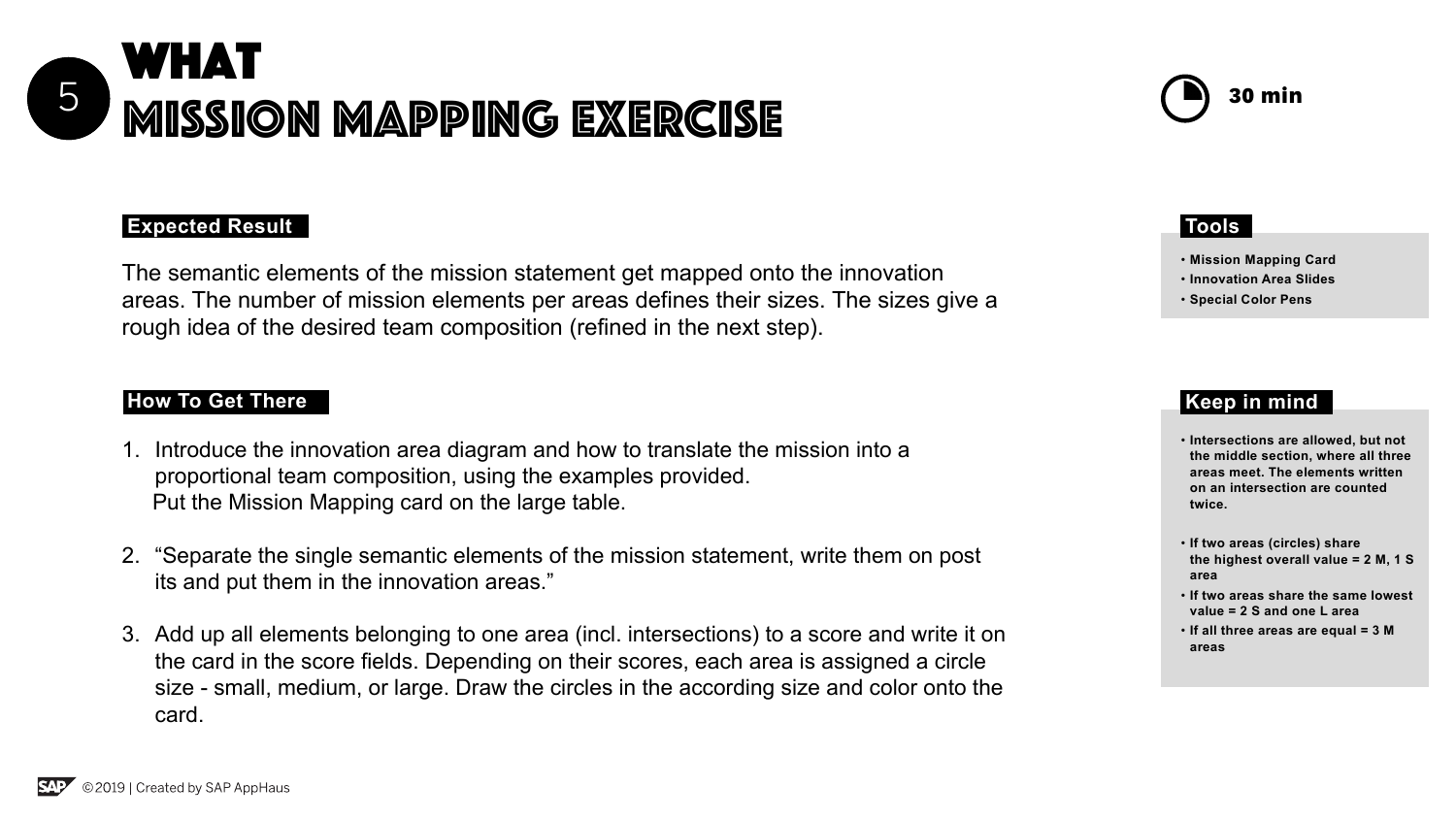## **How To Get There How To Get There**



- 1. Pass around the role sticker sheets and have everyone pick up to 3 stickers they currently think fits best to them (as is). Then they decide what is their main role.
- 2. Hand out the empty personal cards. Make everyone fill it out (name, experience) and apply their stickers - main role on top, supporting role(s) below.
- 3. Everyone picks an avatar from the provided set and sticks it onto their personal cards.
- 4. Everyone presents their personal card, explaining what and why they picked the avatar/roles and discuss everyone's choices together.



#### **Tools Tools**

#### **Keep in mind Keep in mind**

- **SPECTRUM canvas**
- **Personal cards**
- **Role stickers**
- **Avatar stickers**

Selection of roles per team member and creation of personal cards (**As-Is state**).

• **Minimum 1 and max 3 roles should be selected by each team member**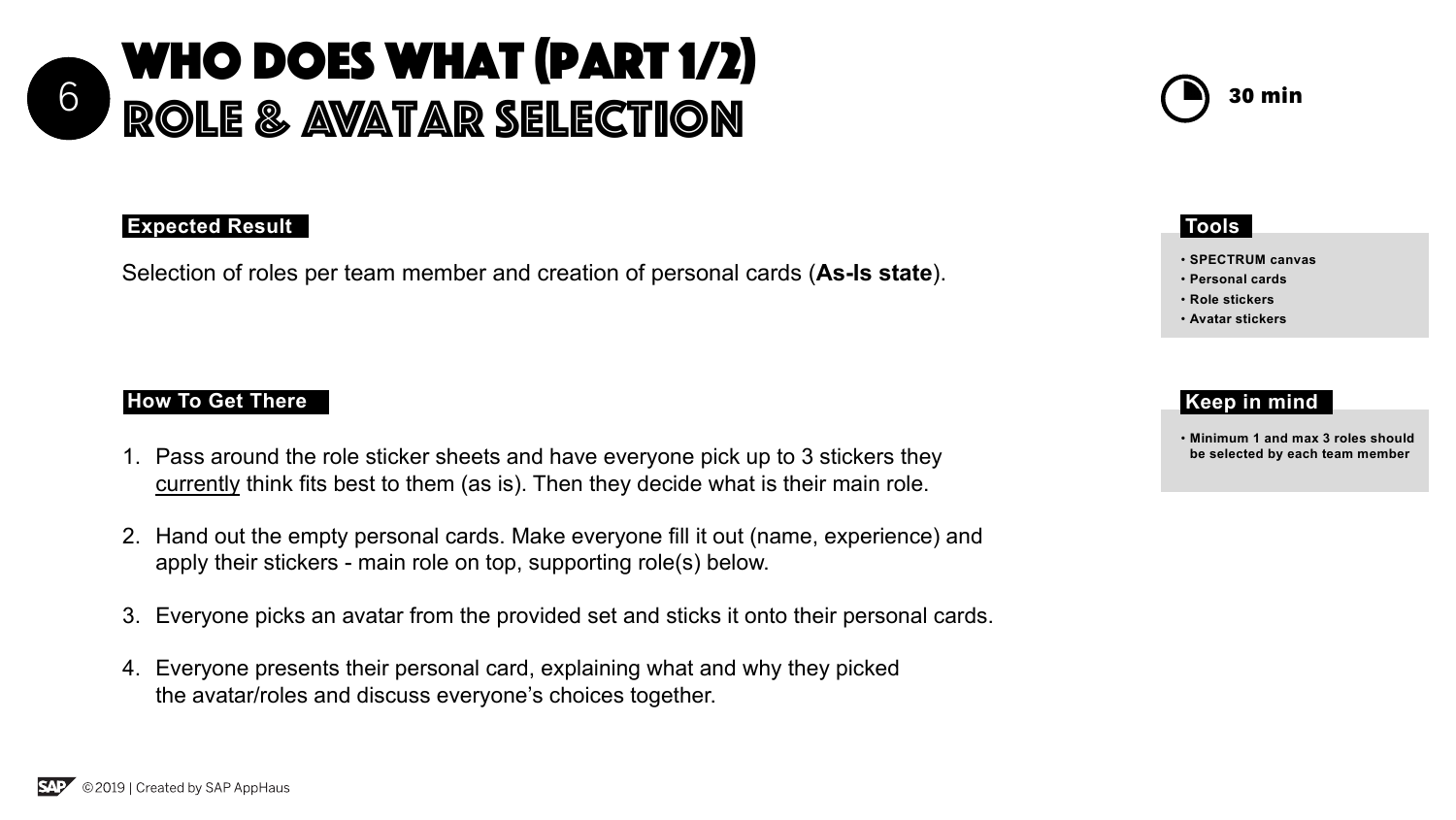# $7$  MEW TE AM CAMBACITION EVERCICE  $\bigcirc$  45 min Who does what (part 2/2) New TEAM composition exercise

#### **How To Get There How To Get There**

- 1. Based on the main role color, place all personal cards onto the corresponding innovation area. Discuss any mismatches or gaps between the mission statement and current team set-up.
- 2. Present the examples how other innovation teams are set up. Discuss which set-up fits best to the context of the team.
- 3. Rethink how to make the team match their mission statement. There are three general options: Upskill**,** Outsource or Hire.
- 4. Upskill: Fold over the personal cards and update the roles the team members may want to upskill. If a main role changes color, reposition the card into the corresponding area.
- 
- 





#### **Tools Tools**

#### **Keep in mind Keep in mind**

- **SPECTRUM canvas**
- **Personal cards**
- **Role stickers**

Definition of the future team composition and innovation areas (**To-Be State**).

- **Take a picture of the as-is team composition/innovation area.**
- **In case these strategies fail to fill the gaps, the mission statement should be refined at the end of this exercise.**
- **Remember Upskilling takes time and may require somebody else to step in for the current tasks of that person.**

4. Outsource/Hire: Create new personal cards with the necessary roles. Write on the back of the card how they define the competencies that they are looking for.

5. Check whether the gaps on the canvas are filled. If not, refine the mission statement and circle sizes.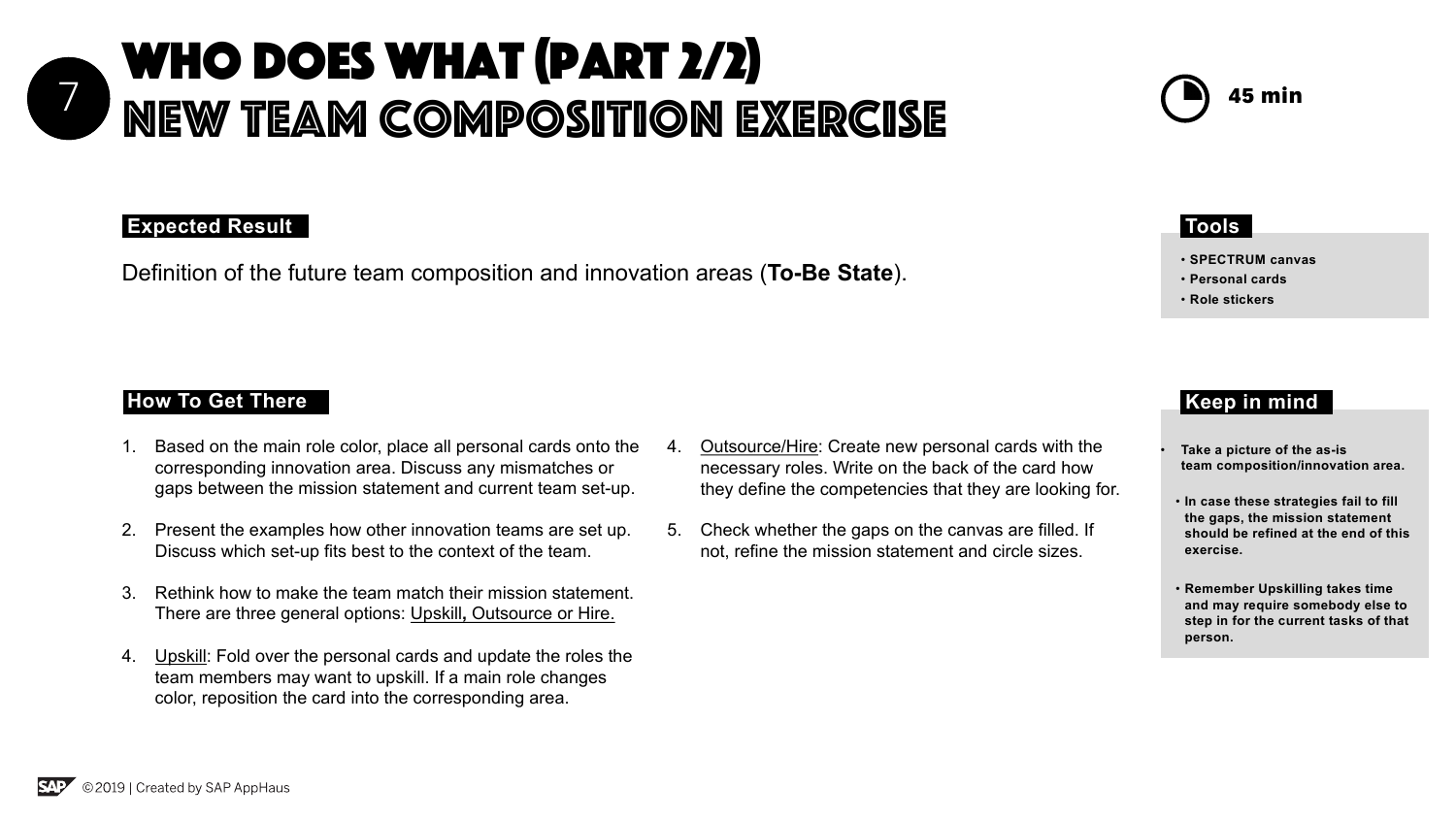# $8$  THE A M MAILINER EVED FIRE How (part 2) TEAM VALUES EXERCISE

#### **How To Get There How To Get There**

- 1. Gather around the value cards. Separate the previously chosen value cards from their post-its on the back and hang each post-it next to the card.
- 2. Everyone should silently choose one value and write on a post-it how it could look like in a real team work context (see example).
- 3. Everyone presents their statements and collects feedback. In a discussion, the team chooses their three value (statements).
- 4. For the final 3 values, everyone write down behaviors that either meet these values or contradict them. Narrow down the result to max. 3 pos. and 3 neg. behaviors. Place the post-its on the canvas.



#### **Tools Tools**

#### **Keep in mind Keep in mind**

- **SPECTRUM VALUE CARDS**
- **LARGE POST-ITS**
- **PENS**

Discussion and description of common team values and behaviors.

**Example: Post-it "Transparency" Positive:**

**"We work with maximum openness, use collaborative documents that everyone can access, and conduct conversations in open channels that everyone can participate in.** 

#### **Negative.**

**"We are not secretive, we do not talk behind each other's backs, and we do not work in isolation."**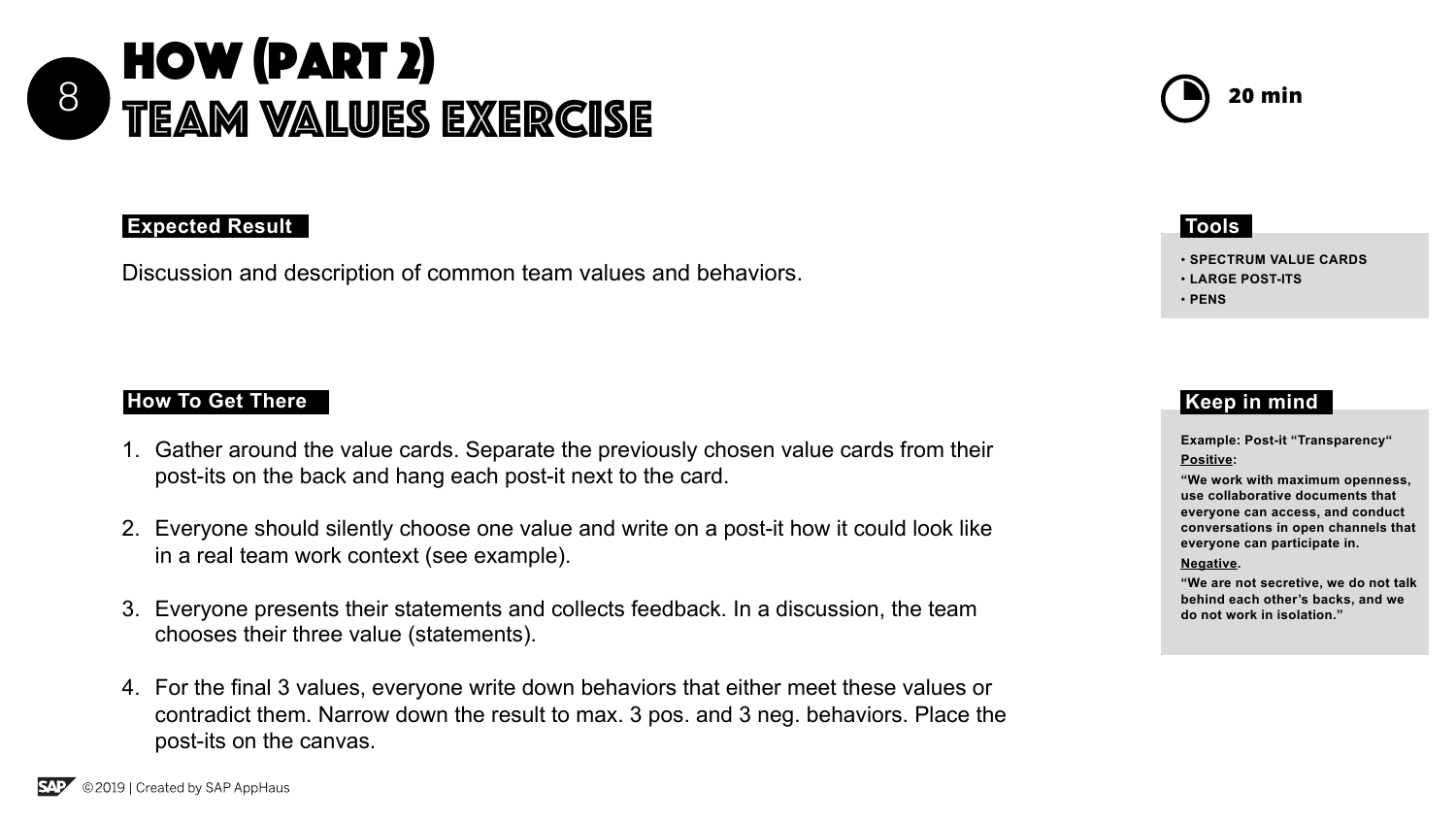#### **How To Get There**

#### **Expected Result**

## $9 \n\bigcap A \bigcup A$  in The Eingt a  $e$ tion Next Steps Plan the first action

- **Post its**
- 

The team discusses the next steps and finally makes sure **Fig. 1996.** The team discusses the next steps and finally makes sure that all the artifacts they created are on the team canvas.

#### **Tools Tools**

#### **Keep in mind Keep in mind**

• **Try to plan the next steps as concrete as possible. Not just WHAT are the action, but WHO does it until WHEN**

- 1. Gather the team around the canvas. Make them discuss and decide on at least 3 concrete next steps the team should take.
- 2. They should be written down on post-its and attached to the canvas in the 'Next Steps' section.
- 3. Check and make sure that all sections are filled with the workshop results.